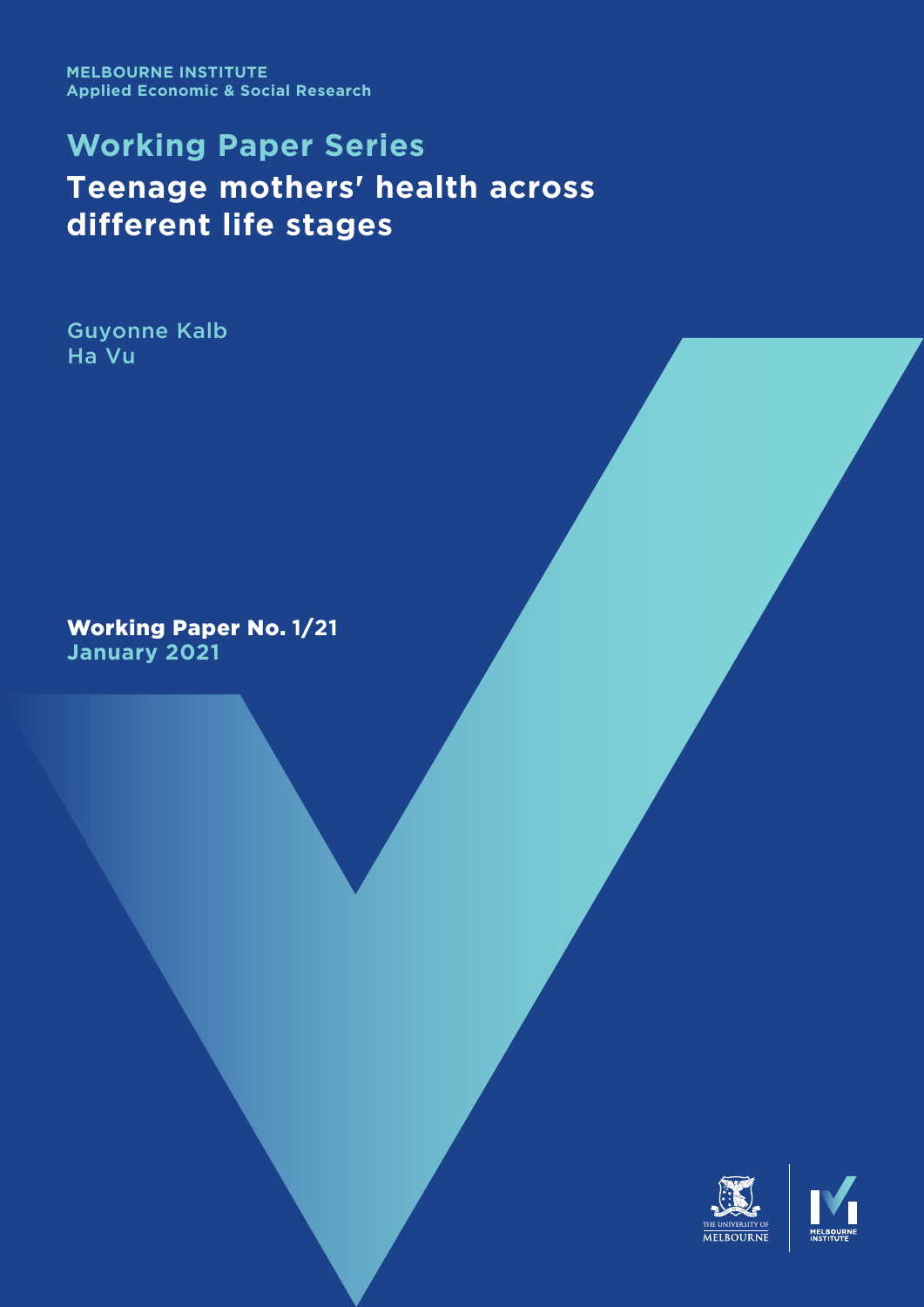# **Is it 'dog days' for the young in the Australian labour market?<sup>1</sup>**

#### **Jeff Borland**

**Department of Economics, The University of Melbourne**

#### **Michael Coelli**

**Department of Economics, The University of Melbourne**

## **Melbourne Institute Working Paper No. 5/21**

### **May 2021**

\*An initial version of this paper was presented at Melbourne Economic Forum in May 2018. We are grateful for helpful comments from James Bishop, Natasha Cassidy, Peter Davidson, Catherine de Fontenay, Bob Gregory, Kate Griffiths and participants in seminars at the Commonwealth Treasury and Reserve Bank of Australia. Research in this article has been funded by ARC Discovery Grant DP160102269.

The reference to 'dog days' is from Garnaut (2013).

**Melbourne Institute: Applied Economic & Social Research The University of Melbourne Victoria 3010 Australia**  *Telephone* **+61 3 8344 2100**  *Fax* **+61 3 8344 2111**  *Email* **melb-inst@unimelb.edu.au**  *Website* **melbourneinstitute.unimelb.edu.au**